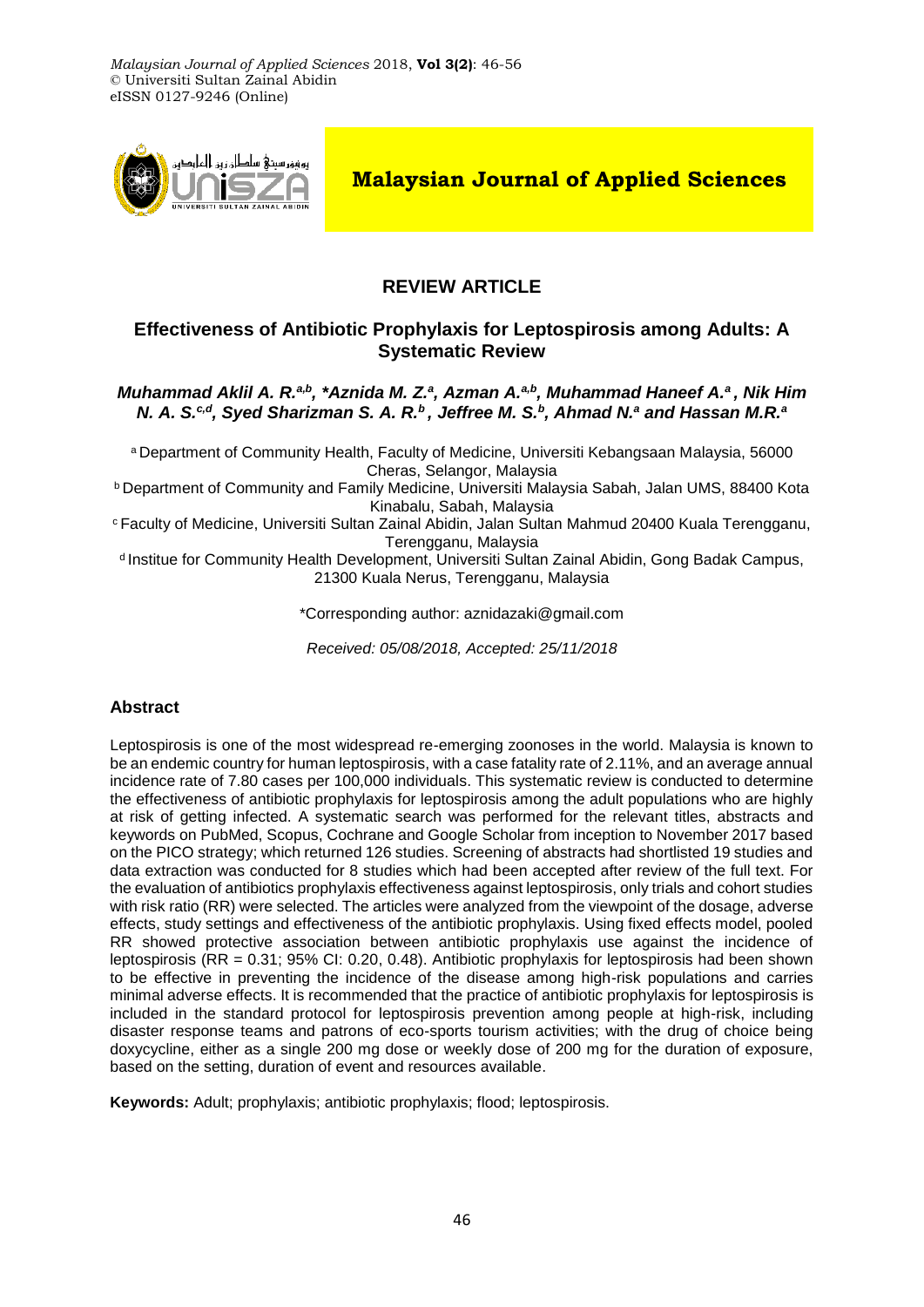### **Introduction**

Leptospirosis, an infection caused by a spirochete of genus Leptospira, is considered as one of the most widespread zoonoses in the world. Although it has a global distribution, higher incidence is observed in the tropics and subtropics and less so in temperate regions, with incidence ranging from 10 to 100 cases per 100,000 individuals [\(Guerra, 2013\)](#page-9-0). Leptospirosis is considered a re-emerging tropical disease or re-emerging zoonosis due to human encroachment into wildlife habitat which resulted in increased contact between humans and animals. The principal reservoirs for the pathogen may include at least 150 mammalian species including rodents, dogs, cattle, and swine; although rodents are most commonly discussed when typical leptospirosis outbreaks occur. Climate change, human agricultural activities, human industrial activities, urbanization and its associated environmental factors can affect the degree of transmission of leptospirosis and modulate its risk.

Based on a meta-analysis conducted in 2015, it was estimated that there were 1.03 million cases (95% CI: 434,000 – 1,750,000) of leptospirosis annually, while 58,900 deaths (95% CI: 23,800, 95,900) were estimated as a result of leptospirosis globally [\(Costa et](#page-9-1) al., [2015\)](#page-9-1). Almost half of the cases (48%; 95% CI: 40, 61%) and more than two fifths of deaths  $(42\%; 95\% \text{ Cl}: 34, 53\%)$  were estimated to occur in adult males with the age of  $20 - 49$  years [\(Costa et al., 2015\)](#page-9-1). The highest estimates of disease morbidity and mortality were observed in South Asia, Southeast Asia, Tropical Latin America, Central America, Oceania, East Sub-Saharan Africa, and Caribbean and Andean regions [\(Costa et al., 2015\)](#page-9-1). Malaysia is known to be an endemic country for human leptospirosis [\(Benacer et al., 2016\)](#page-9-2). The number of cases has risen dramatically since the Ministry of Health Malaysia had outlined leptospirosis as a notifiable disease in 2010, with reported cases increasing by 30 folds from 263 cases in 2004 to 7806 cases 10 years later in 2014 [\(Wahab, 2015\)](#page-10-0). Between January 2004 and December 2014, there were cumulatively 24,970 leptospirosis cases recorded, in which 528 were fatal cases (Wahab, 2015). This gives an overall case fatality rate of 2.11%. The annual incidence rate in Malaysia ranged from 1.03 to 25.94 cases per 100,000 individuals over the 11-year period with an average annual incidence of 7.80 cases per 100,000 individuals [\(Wahab, 2015\)](#page-10-0).

Leptospirosis tends to occur in four major settings (Smith [et al., 2013\)](#page-10-1). The first setting revolves around people with occupations that involve contact with infected animals or environments contaminated by infected animals, such as agricultural work, livestock industry, and working in abattoir. The second setting is related to crowded urban environments where sanitation may be subpar and rodents are present in abundance. The third setting, which has only become significant over recent decades, is recreational exposures, including water sports activities and eco-sport tourism. The fourth setting, which is also becoming more apparent in the last two decades or so, involves settings with common natural disasters namely monsoon downpour and flooding. Although there is widespread use of prophylaxis in the form of antibiotics to prevent leptospirosis for travel into endemic countries, there are few guidelines on such practices in other settings, such as prophylaxis for first responders in flood disasters or patrons of water-related recreational activities. This systematic review is conducted to determine the effectiveness of antibiotic prophylaxis for leptospirosis among the adult population who are highly at risk of getting infected. In doing so, this review will peruse the literatures and identify the type and dose of antibiotic prophylaxis used for leptospirosis, identify the adverse effects of antibiotic prophylaxis for leptospirosis, identify the high-risk settings related to leptospirosis infection, and determine the association between antibiotic prophylaxis use and leptospirosis. The findings from this review may be of interest to the relevant authorities to revamp the guidelines on people entering leptospirosis-related settings which may include the recommendation for antibiotic prophylaxis.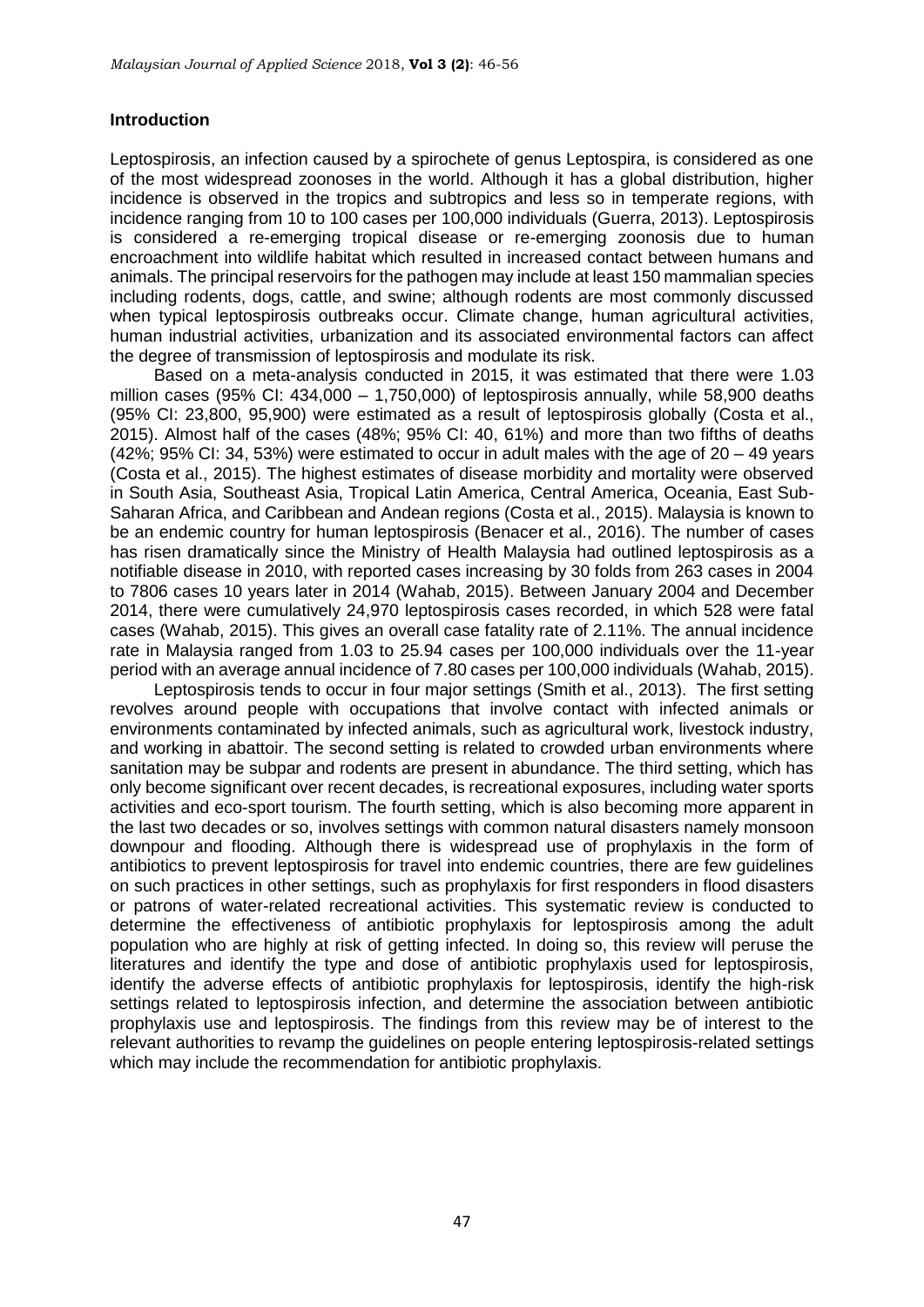## **Materials and Methods**

## *Search Protocol*

A systematic search was performed on PubMed, Scopus, Cochrane and Google Scholar from inception to November 2017. Search strategy follows the PICO strategy and the search was done scrutinizing titles, abstracts and keywords. The terms used for P (Population or Problem) were leptospirosis AND flood\* OR "water recreation\*" OR "natural disaster\*". The terms used for I (Intervention) were prophylaxis OR chemoprophylaxis OR doxycycline OR "antibiotic prophylaxis". There was no term search for C (Comparison). Lastly, the terms used for O (Outcome) were "risk ratio" OR "relative risk" OR effectiveness OR incidence. The final result consists of all PICO terms searches; i.e. P AND I AND O. There were no restrictions placed on location, year of study publication or language. Unpublished literatures were not searched.

## *Study Selection*

Studies that have been chosen for the first screening process were each randomly allocated to two reviewers. The two reviewers decide on the appropriateness of a study based on the title, abstract and keywords of the said study. Both reviewers must reach a consensus in order for the study to be accepted into the next phase of screening. A third reviewer will be involved in the screening process should the initial two reviewers fail to agree with one another and the decision for accepting the study will be made by a consensus from the three reviewers. However, no study had required a third reviewer. The next phase of the article selection involved retrieval of the full articles for further scrutinization. Two reviewers, who were different from the initial reviewers, were allocated for each study. Data extraction was conducted for the studies which had been accepted after review of the full article. Studies were included if 1) the study was an original article (not a review or commentary); and 2) the study had included the assessment of prophylactic antibiotics use (of any type) against leptospirosis. The exclusion criteria were 1) the absence of full article in English; and 2) populations other than adult. There was no restriction imposed on minimum sample size. The selection flow was summarized in Figure 1.

# *Data Extraction*

A standardized collection form was used to extract data such as publication year, study design (randomized controlled trial, non-randomized control trial, cohort, case-control or crosssectional), sample size, population derivation, setting (flood, water-related recreational activities, agriculture setting, urban area etc), country, and risk estimates or the data used to calculate risk estimates. For the evaluation of antibiotics dose, side effects of antibiotic prophylaxis, and the population at risk/study settings, all study designs were included. However, for the evaluation of antibiotic prophylaxis effectiveness against leptospirosis, only studies where risk estimation in the form of risk ratio (RR) was possible were selected. Hence, for assessment of prophylaxis effectiveness, only randomized controlled trials, nonrandomized controlled trials and cohort studies were considered. All types of antibiotics for prophylaxis and all doses were included for this purpose, although only studies that reported pre-exposure prophylaxis were accepted. The outcome was determined as confirmed cases of leptospirosis, as proven by laboratory confirmation. The accepted laboratory confirmation tests that form the basis of the outcome (confirmed case of leptospirosis) included in the quantitative analysis of risk estimation were Microscopic Agglutination Test (MAT), Microcapsule Agglutination Test (MCAT), and Enzyme Immunoassay (ELISA).

### *Statistical Analysis*

Fixed effects model was used to calculate pooled RR and 95% confidence intervals to determine the effectiveness of antibiotic prophylaxis against leptospirosis. Heterogeneity was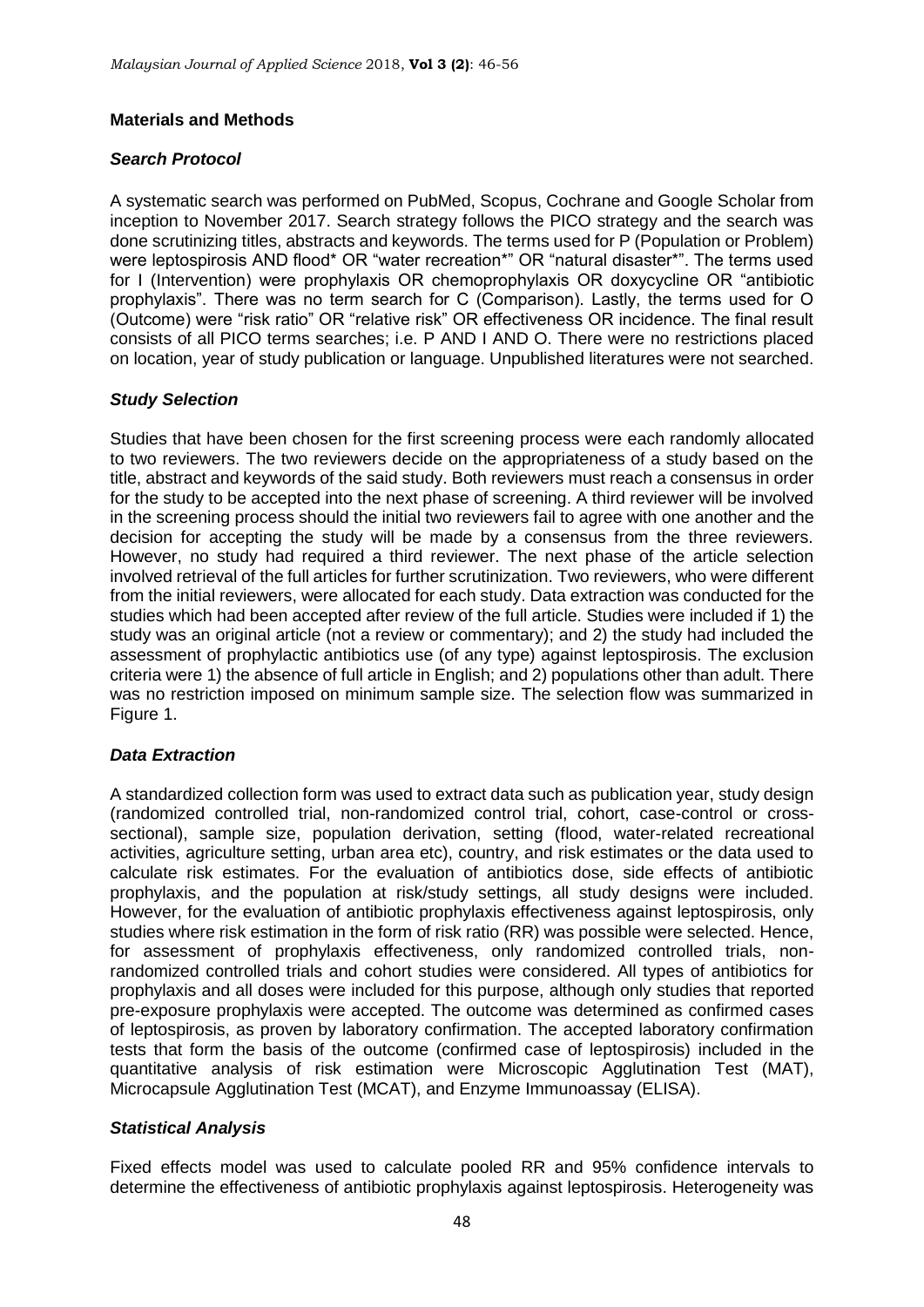tested by chi squared testing with p < 0.05 denoting level of significance (i.e. heterogeneous). The quantification of the degree of heterogeneity was done using the  $I^2$  statistic, which represents the percentage of the total variability across studies.  $I<sup>2</sup>$  values of less than 25% is considered as homogenous, while values up to 50%, up to 75% and more than 75% corresponded to low, moderate, and high degrees of heterogeneity respectively. All analyses were performed with Review Manager [\(ReviewManager\(RevMan\), 2014\)](#page-10-2).



**Figure 1.** Study selection flow sheet.

# **Results**

There were eight studies that met the inclusion criteria (Table 1). Full-text analyses were then conducted to cover all the studies which included four randomized controlled trials, one nonrandomized trial, one retrospective cohort study, one case-control study, and one case series study. The studies assessed the prophylactic effect of antibiotics against leptospirosis infection with variations in route of administration, type, duration and dosage. Study populations differ between studies, but in general, all studies evaluated populations living in areas of high endemicity of leptospirosis or areas frequented by flood. Only one study evaluated populations involved in water sports or eco-sports tourism.

# *Dose*

The sole retrospective cohort study included in this review found that out of the 189 contactable/traced athletes (who participated in the Eco-Challenge-Sabah 2000 multisport endurance race, held in Sabah, Malaysia between August and September 2000), 20 of them (11%) reported taking doxycycline for prophylaxis for either malaria or leptospirosis [\(James et](#page-9-3)  [al., 2003\)](#page-9-3). 17 of these athletes reported taking a daily dose of 100 mg of oral doxycycline throughout the duration of the race; while the other three consumed the same daily dose but sporadically throughout the race. Symptoms of illness developed in 4 (20%) of the 20 athletes who reported taking doxycycline.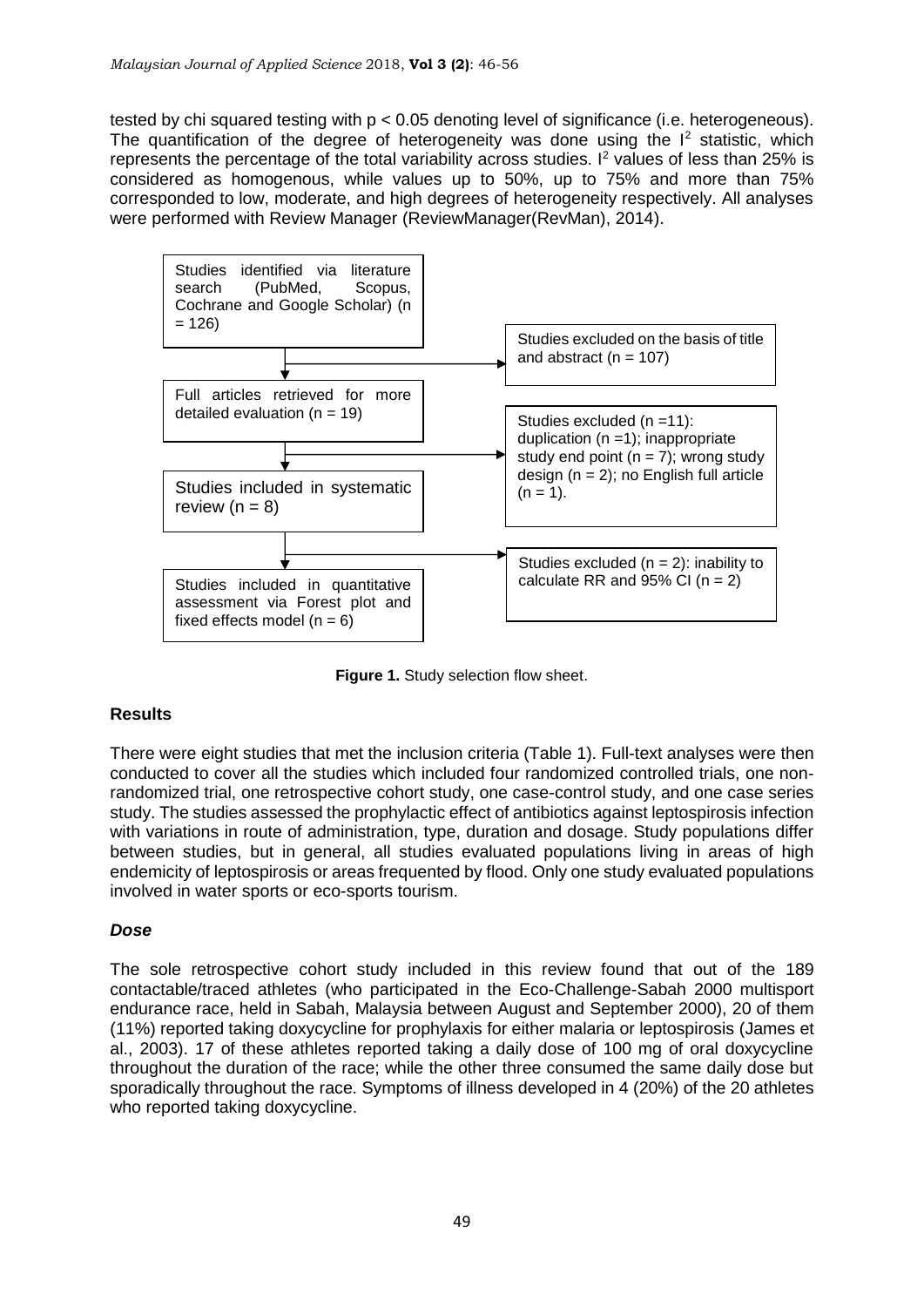| <b>Author</b>                                                                                          | <b>Place</b>      | Design                         | <b>Sample</b><br><b>Size</b>          | <b>Setting</b>                                                            | <b>Dose</b>                                                                  | <b>Side</b><br>effect(s)             | <b>Effectiven</b><br>ess (RR)   |
|--------------------------------------------------------------------------------------------------------|-------------------|--------------------------------|---------------------------------------|---------------------------------------------------------------------------|------------------------------------------------------------------------------|--------------------------------------|---------------------------------|
| (Desai et<br>al., 2016)                                                                                | India             | Case-control                   | Case: 100<br>Control: 300             | Confirmed<br>clinical cases<br>and healthy<br>neighbours                  | Doxycycline<br>200 mg /<br>week                                              | Not<br>mentioned                     |                                 |
| (Chusri et<br>al., 2014)                                                                               | Thailand          | Non-<br>randomized<br>trial    | <b>Trial: 600</b><br>Control: 41      | Aged 18<br>years or<br>above<br>exposed to<br>flood water                 | Doxycycline<br>single dose<br>200 mg                                         | Nausea,<br>vomiting,<br>skin rash    | 0.23 (95%<br>CI: 0.09,<br>0.60) |
| (Illangasek<br>era,<br>Kularatne,<br>Kumarasiri,<br>Pussepitiya<br>, &<br><b>Premaratne</b><br>, 2008) | Sri<br>Lanka      | Randomized<br>controlled trial | <b>Trial: 140</b><br>Control: 143     | Farmers in<br>an area of<br>high<br>leptospirosis<br>endemicity           | Oral Penicillin<br>500 mg BD<br>for 1 month                                  | <b>Not</b><br>mentioned              | 0.16 (95%<br>Cl: 0.01,<br>3.01) |
| (James et<br>al., 2003)                                                                                | Malaysia          | Retrospective<br>cohort study  | Exposed: 20<br>Not<br>exposed:<br>169 | "Eco-<br>Challenge"<br>athletes<br>(sports<br>tourism)                    | Doxycycline,<br>varying dose                                                 | Not<br>mentioned                     | 0.44 (95%<br>Cl: 0.18,<br>1.09) |
| (Sehgal,<br>Sugunan,<br>Murhekar,<br>Sharma, &<br>Vijayachari,<br>2000)                                | India             | Randomized<br>controlled trial | <b>Trial: 386</b><br>Control: 396     | Healthy<br>adults in an<br>area of high<br>leptospirosis<br>endemicity    | Doxycycline<br>200 mg /<br>week                                              | Gastritis,<br>erythema-<br>tous rash | 0.46 (95%<br>Cl: 0.23,<br>0.89) |
| (Gonsalez<br>et al., 1998)                                                                             | <b>Brazil</b>     | Randomized<br>controlled trial | Trial: 40<br>Placebo: 42              | <b>Residents</b><br>living in an<br>area with<br>high risk of<br>flooding | Doxycycline<br>single dose<br>200 mg                                         | Not<br>mentioned                     | 0.42 (95%<br>CI: 0.09,<br>2.04) |
| (Gilks,<br>Lambert,<br>Broughton,<br>& Baker,<br>1988)                                                 | United<br>Kingdom | Case series                    | $\overline{2}$                        | Laboratory<br>technicians                                                 | Case 1: IM<br>penicillin<br>Case 2:<br>Doxycycline<br>100 mg twice<br>/ week | Not<br>mentioned                     |                                 |
| (Takafuji et<br>al., 1984)                                                                             | Panama            | Randomized<br>controlled trial | <b>Trial: 469</b><br>Control: 471     | US Army<br>personnel<br>involved in<br>jungle<br>training                 | Doxycycline<br>200 mg /<br>week                                              | Vomiting                             | 0.05 (95%<br>Cl: 0.01,<br>0.37) |

|  | Table 1. Summary of included studies. |  |
|--|---------------------------------------|--|
|  |                                       |  |

When the rate of leptospirosis infection in those who consumed doxycycline was compared with those not reporting doxycycline prophylaxis, doxycycline usage was deemed protective, although not significantly  $(RR = 0.4; 95\% \text{ CI: } 0.1, 1.1, p = 0.1)$ .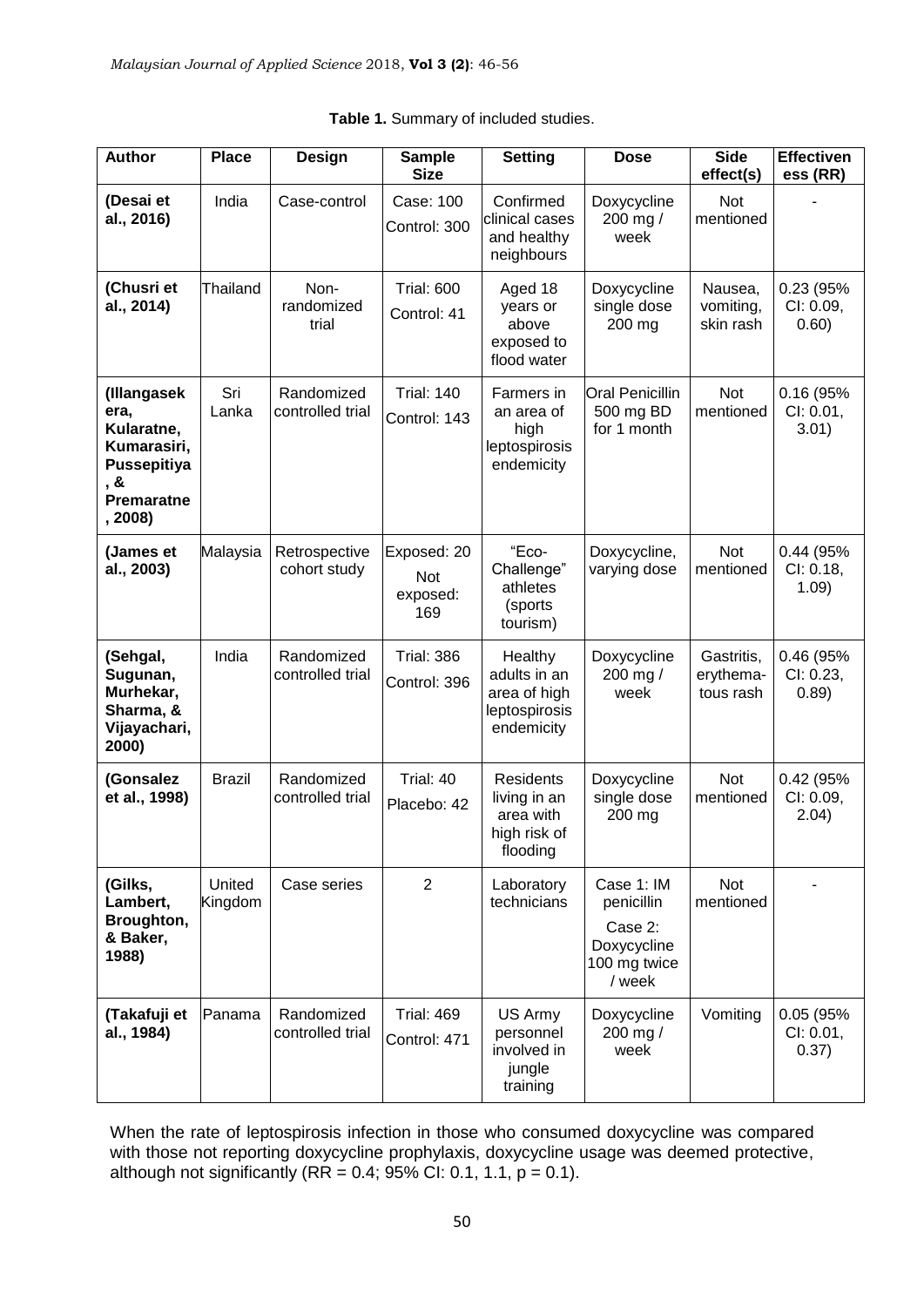Two of the RCTs and the solitary case-control study argued that the optimal dosage of doxycyline for the prophylaxis of leptospirosis was 200 mg per week for the duration of risk exposure [\(Desai et al., 2016;](#page-9-4) [Sehgal et al., 2000;](#page-10-3) [Takafuji et al., 1984\)](#page-10-4). Another RCT proposed a counter-argument that an oral dose of penicillin of 500 mg twice daily for a month is another viable alternative for leptospirosis prophylaxis [\(Illangasekera et al., 2008\)](#page-9-6). However the sole non-randomized trial involving 600 participants may have evidence that a single dose of 200mg doxycycline for prophylaxis was sufficient to prevent leptospirosis among flood victims compared to weekly dose [\(Chusri et al., 2014\)](#page-9-5). Another RCT also showed similar conclusion [\(Gonsalez et al., 1998\)](#page-9-7).

### *Adverse effects of antibiotic prophylaxis*

The adverse effects of the antibiotic prophylactic regiment were rarely reported. The most common adverse effects reported were gastrointestinal symptoms and skin rashes. Out of the eight studies, only three mentioned about the adverse effects of antibiotic prophylaxis. There were 13 subjects who reported symptom of vomiting after taking doxycycline pills. Another subsequent study also reported the incidence of gastritis among subjects who had taken doxycycline [\(Sehgal et al., 2000\)](#page-10-3). Additionally, the same study also reported one case of skin rash related to doxycycline. The latest study done in Thailand reported 12 subjects who received doxycycline had suffered from gastrointestinal symptoms and one subject had skin rash [\(Chusri et al., 2014\)](#page-9-5).

## *Study Settings*

In the eight studies included in this systematic review, four studies were conducted among those who were exposed to flood or area with monsoon season, three studies were done involving the high-risk occupations (army personnel, farmers and laboratory workers), and one study was done amongst population with water-related recreational activity. Among those exposed to flood, a study done in Thailand found that those exposed to flood for more than three hours per day were almost four times as likely to have leptospiral infection ( $OR = 3.70$ ; 95% CI: 1.18, 11.11,  $p = 0.038$  compared to those exposed less than three hours, and this risk was further increased in those with laceration wounds during flood (OR = 37.2, 95% CI: 8.43, 162.57, p < 0.001) [\(Chusri et al., 2014\)](#page-9-5). Another study in Brazil revealed that 29% participants were tested positive for leptospirosis after exposure to flood water [\(Gonsalez et](#page-9-7)  [al., 1998\)](#page-9-7).

Among the studies regarding high-risk occupations, Takafuji et al. (1984) demonstrated that the prevalence of leptospirosis among the US Army personnel involved in jungle training was 13% [\(Takafuji et al., 1984\)](#page-10-4). This is in contrast to a study among farmers in Sri Lanka on effectiveness of oral penicillin as chemoprophylaxis against leptospirosis, whereby it was found that only 1% were positive for the disease [\(Illangasekera et al., 2008\)](#page-9-6). Meanwhile, case studies among laboratory health workers have been published in which the workers turned out to have contracted leptospirosis due to the risk of handling the pathogen itself [\(Gilks et al., 1988\)](#page-9-8). Among the studies for suspected or confirmed leptospirosis in the community, it was found that in the community in South Gujarat India, those who worked in waterlogged fields during the rainy season were associated with leptospirosis (OR = 4.6; 95% CI: 1.6, 17.9) [\(Desai et al.,](#page-9-4)  [2016\)](#page-9-4). Further, other factors which contributed to the risk of infection were swimming/bathing in canals, open-air defecation practices, storage of cow dung in or surrounding house, residence in houses with walls made from cow dung, households with access of food to rodents, and injuries over hands/foot during the endemic season. Finally, from a study during the "Eco-Challenge" sports in Borneo, 12% of the contacted athletes were tested positive for leptospirosis [\(James et al., 2003\)](#page-9-3).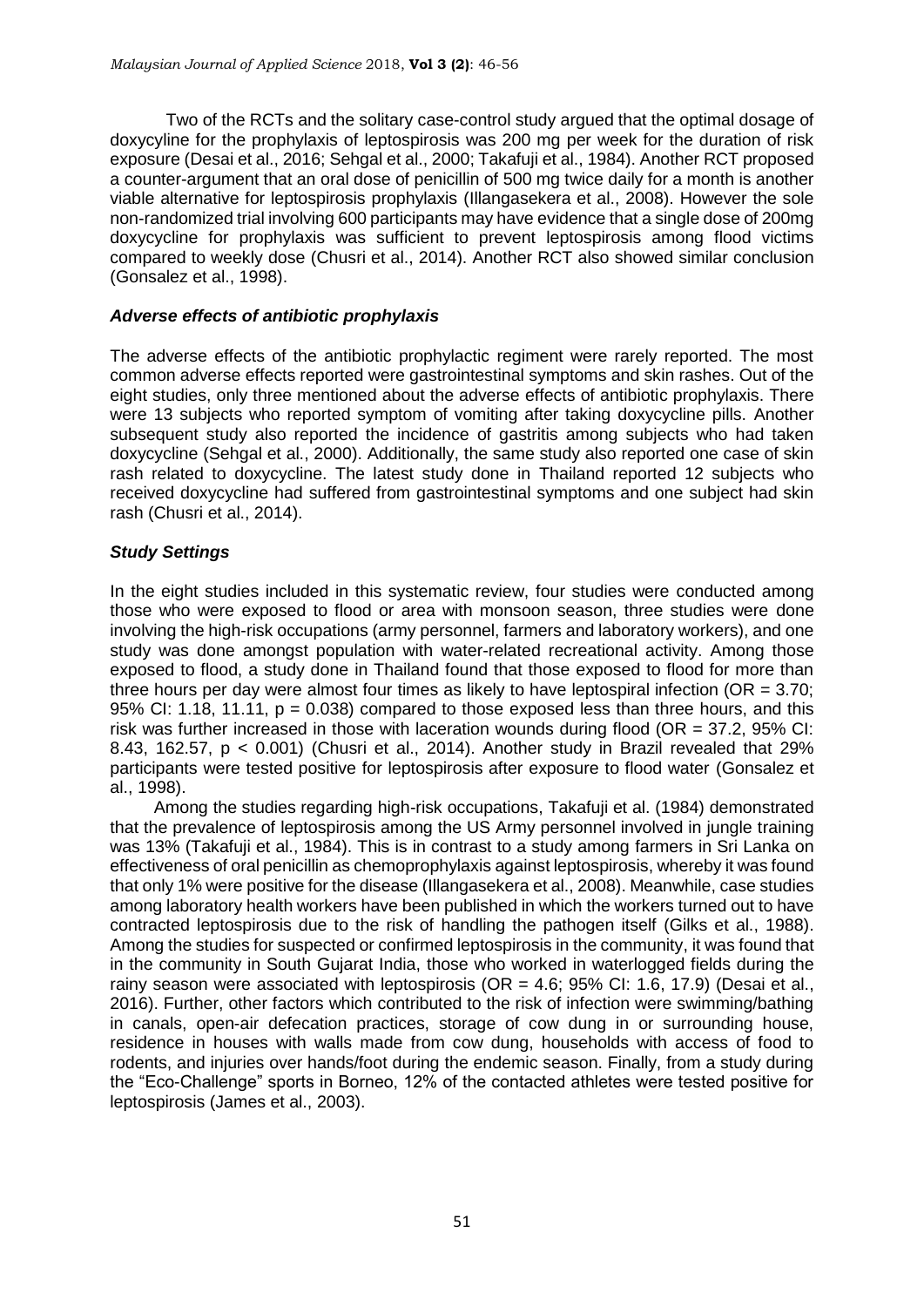#### *Effectiveness of Antibiotic Prophylaxis against Incidence of Leptospirosis*

Six studies satisfied the selection criteria for assessment of the effectiveness of leptospirosis antibiotic prophylaxis. There were four randomized controlled trials, one non-randomized controlled trial and one retrospective cohort study. All studies assessed the effectiveness of pre-exposure antibiotic prophylaxis; studies which had assessed the post-exposure prophylaxis for leptospirosis were excluded. Two studies used single dose of 200 mg doxycycline, three studies used multiple dosing of doxycycline with varying strengths, and only one study used antibiotic prophylaxis other than doxycycline (oral penicillin). A double-blinded, randomized and controlled clinical trial with a placebo was performed in South America, involving 40 and 42 subjects in the experimental and placebo groups respectively. It was found that for population with high risk of leptospirosis infection in a flood-prone area in Brazil, there was protective association of a single dose 200 mg doxycycline prophylaxis for confirmed cases of leptospirosis (RR =  $2.3$ ;  $95\%$  Cl: 0.4, 11.5). However, the association was not statistically significant [\(Gonsalez et al., 1998\)](#page-9-7). A more recent study published in 2014 had also evaluated the effectiveness of a single dose doxycycline prophylaxis against leptospirosis. In the said study, which was conducted in the city of Hat Yai, Thailand, 17 subjects (out of 600) who received a single dose of 200 mg doxycycline, and five (out of 41) who did not, were infected with Leptospira, resulting in a protective efficacy of 76.8% (95% CI: 34.3, 92.0%) [\(Chusri et al., 2014\)](#page-9-5)

In another study which was conducted among athletes in an eco-challenge event, it was noted that varying doses of doxycycline offered protection against leptospirosis infection, although not significantly. The retrospective cohort study showed that doxycycline use was protective (RR =  $0.4$ : 95% CI: 0.1, 1.1), and the preventive efficacy attributable to any doxycycline use was 55% (95% CI: 0.05%, 95%) [\(James et al., 2003\)](#page-9-3). In 1982, a study which had a larger sample size, a double-blinded, placebo-controlled trial was conducted among military personnel involved in jungle training in a three-week period. The placebo group had a 4.2% rate of leptospiral infection compared to 0.2% in the experimental group [\(Takafuji et al.,](#page-10-4)  [1984\)](#page-10-4). This represented a protective efficacy of 95% (p < 0.001). Another randomized controlled trial was done is a high-risk population in North Andaman, India, to assess the effectiveness of a weekly 200 mg of doxycycline as a prophylaxis against leptospirosis. It was shown that the relative risk of symptomatic leptospirosis developing in the subjects who received prophylaxis was 0.46 (95% CI: 0.23, 0.89) compared to those on placebo [\(Sehgal et](#page-10-3)  [al., 2000\)](#page-10-3). The result proved that doxycycline prophylaxis had a statistically significant protective association against leptospirosis infection.

Only one randomized controlled trial evaluated the effectiveness of antibiotic prophylaxis other than doxycycline. Oral penicillin was given at 500 mg twice per day for one month, and studied among job-related leptospirosis risk among active farmers in Sri Lanka. Only farmers in the placebo group showed signs of leptospirosis infection while none of the 292 subjects in the experimental group got infected [\(Illangasekera et al., 2008\)](#page-9-6).

Forest Plot for all six studies discussed and the measurement of the pooled risk ratio is illustrated in Fig. 2. In summary, using fixed-effects model, pre-exposure antibiotic prophylaxis (any type and any dose) had a protective association against incidence of leptospirosis (RR  $=$ 0.31; 95% CI: 0.20 – 0.48). Chi squared testing revealed no significant difference ( $p = 0.33$ ) across the measured effect of all studies, which suggests homogeneity of the selected studies. Quantification of heterogeneity also suggest that the studies were homogenous ( $I^2 = 13\%$ ).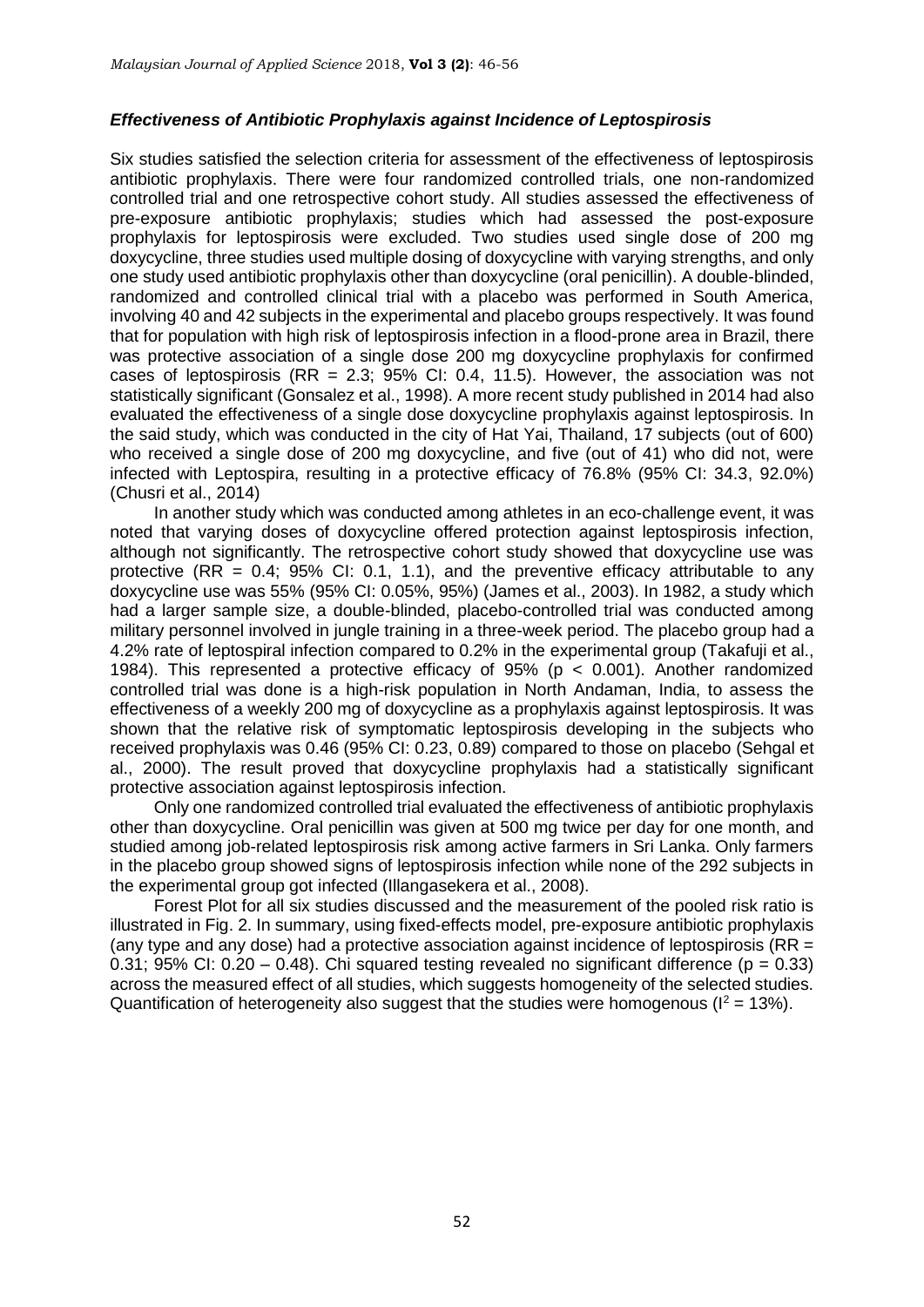|                                                                                 | With prophylaxis |       | <b>Without prophylaxis</b> |       | <b>Risk Ratio</b> |                           | <b>Risk Ratio</b>                        |  |     |  |
|---------------------------------------------------------------------------------|------------------|-------|----------------------------|-------|-------------------|---------------------------|------------------------------------------|--|-----|--|
| <b>Study or Subgroup</b>                                                        | <b>Events</b>    | Total | <b>Events</b>              | Total |                   | Weight M-H, Fixed, 95% Cl | M-H, Fixed, 95% CI                       |  |     |  |
| Takafuji et al. 1984                                                            |                  | 469   | 20                         | 471   | 24.9%             | $0.05$ [0.01, 0.37]       |                                          |  |     |  |
| Illangasekera et al. 2008                                                       | 0                | 152   | 3                          | 167   | 4.2%              | $0.16$ [0.01, 3.01]       |                                          |  |     |  |
| S. Chusri et al. 2014                                                           |                  | 600   | 5                          | 41    | 11.7%             | $0.23$ $[0.09, 0.60]$     |                                          |  |     |  |
| Gonsalez et al. 1998                                                            |                  | 40    | 5                          | 42    | 6.1%              | $0.42$ [0.09, 2.04]       |                                          |  |     |  |
| Sejvar et al. 2003                                                              |                  | 20    | 76                         | 169   | 20.0%             | $0.44$ [0.18, 1.09]       |                                          |  |     |  |
| Sehgal et al. 2000                                                              | 12               | 386   | 27                         | 396   | 33.2%             | $0.46$ [0.23, 0.89]       |                                          |  |     |  |
| <b>Total (95% CI)</b>                                                           | 1667             |       |                            | 1286  | 100.0%            | $0.31$ [0.20, 0.48]       |                                          |  |     |  |
| Total events                                                                    | 36               |       | 136                        |       |                   |                           |                                          |  |     |  |
| Heterogeneity: Chi <sup>2</sup> = 5.76, df = 5 (P = 0.33); l <sup>2</sup> = 13% |                  |       |                            |       |                   | 0.005                     |                                          |  | 200 |  |
| Test for overall effect: $Z = 5.29$ (P < 0.00001)                               |                  |       |                            |       |                   |                           | Favours [experimental] Favours [control] |  |     |  |

**Figure 2**. Effectiveness of pre-exposure antibiotic prophylaxis (any dose and any type) against incidence of leptospirosis

#### **Discussion**

In the retrospective cohort study, the number of subjects who took antibiotic prophylaxis in the form of 100 mg doxycycline per day as prophylaxis was a small proportion of the whole sample and was also unsupervised in their consumption; and their recollection could be susceptible to recall bias [\(James et al., 2003\)](#page-9-3). Further, the single non-randomized trial reviewed suggested that a single dosage of 200mg doxycycline for prophylaxis might be effective for preventing leptospirosis rather than a weekly dose for duration of exposure [\(Chusri et al., 2014\)](#page-9-5). Current guidelines for leptospirosis prophylaxis published by the Centre of Disease Control in United States also concluded optimal dosage of 200mg doxycycline per week for the duration of exposure.

A study reported that a person had developed an erythematous rash after the first dose of doxycycline 200 mg and had to be withdrawn from the trial [\(Sehgal et al., 2000\)](#page-10-3). Later, two other individuals were reported to suffer from gastritis with severe stomach pain and vomiting, and thus they were also withdrawn from the trial. A few subjects in the control group who were given placebo, also reported mild adverse effects, mainly nausea. Allergic reactions were treated with antihistamines and gastritis with H2 receptor antagonists and antacids. However, none of the subjects needed hospitalisation owing to adverse reactions [\(Sehgal et al., 2000\)](#page-10-3). In another study done in Southern Thailand, it was reported that 12 participants who received doxycycline developed gastrointestinal symptoms. Among these participants, ten developed nausea without vomiting. Two patients developed vomiting during the 2-hour observation period at the first assessment. However, none of these twelve patients developed leptospirosis or leptospiral infection. One participant developed a skin rash, mostly involving the anterior chest wall and neck which spontaneously resolved within a few days [\(Chusri et al., 2014\)](#page-9-5). One study done among soldiers in Panama also reported that thirteen of the subjects had vomiting after given the doxycycline pills. There was also one subject who received placebo who had episode of vomiting. However, there were more subjects who received doxycycline and complained of vomiting than the subjects who received placebo ( $p < 0.01$ ). Therefore, it was assumed that the vomiting was doxycycline-related. To summarize the occurrence of adverse effects of antibiotic prophylaxis (doxycycline) against leptospirosis, there were only a limited number of cases, and even those with adverse effects had mild symptoms and only received outpatient treatment. The benefits of prophylaxis use appear to outweigh the risk of adverse effects. There was no study which assessed the possible adverse effects of penicillin use as prophylaxis for leptospirosis.

Among the eight selected studies, all studies had related the association of leptospirosis with study settings. First, the most significant setting would be the occurrence of leptospirosis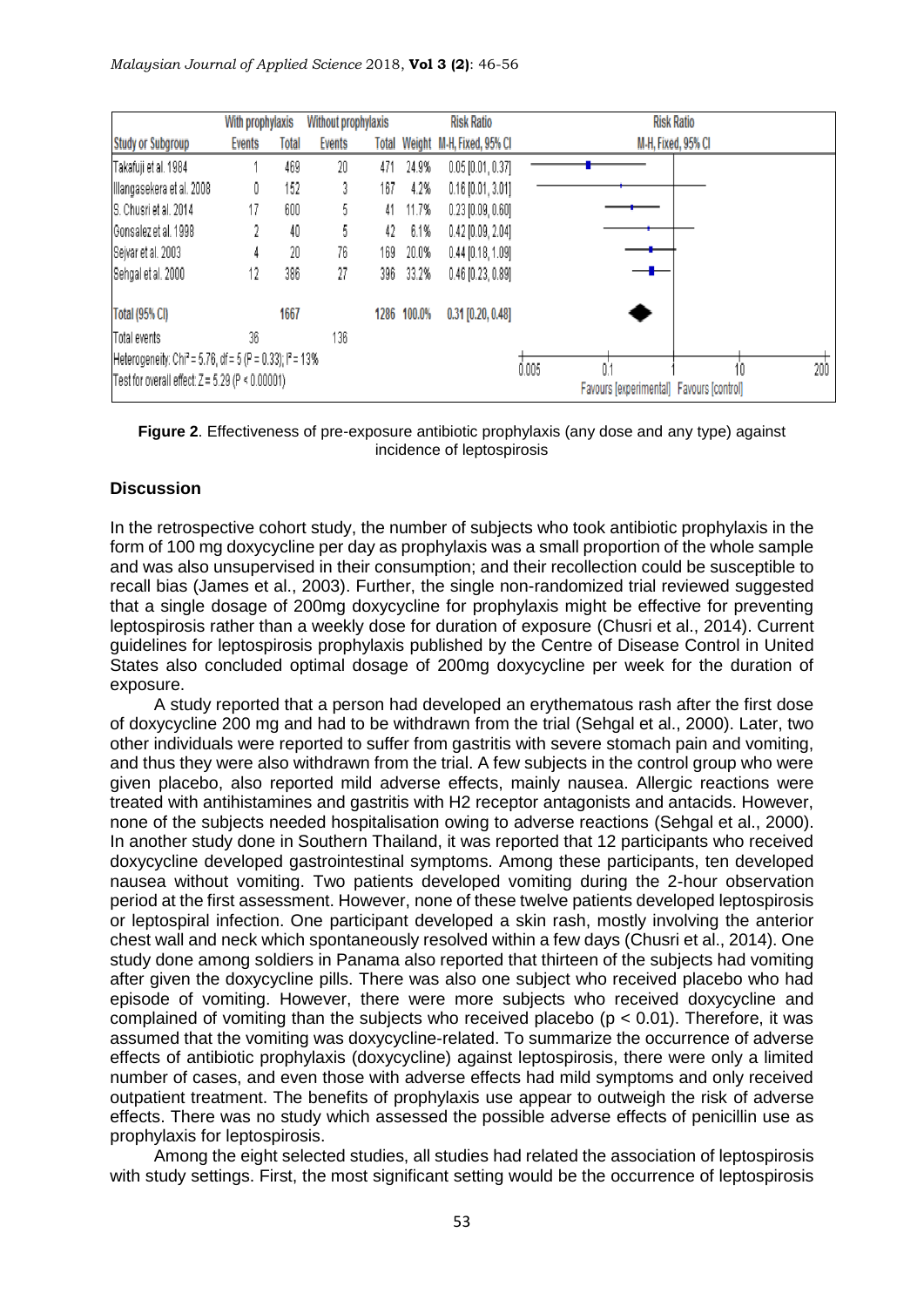due to contact with flood. The main route of transmission was due to flooding of homes during the summer rainy season when the rainwater catchment system was inadequate [\(Gonsalez et](#page-9-7)  [al., 1998\)](#page-9-7). As the leptospira bacterium is commonly found in soil, the flood water sufficiently distributed the pathogen to the affected areas and increases the chance of getting the infection. Thus, as suggested by most of the selected studies, the occurrence of leptospirosis can be controlled through the use of prophylaxis among the population in areas with high risk of flooding. Second, the significant setting for leptospirosis infection was through the high-risk occupations that involve contact with possible contaminated environments or directly in contact with the pathogens such as the army, farmers and laboratory workers. Other occupation such as abattoir workers, front-liners in veterinary establishments, municipal workers and fire fighter/rescue responders also has high risk for getting leptospirosis. Last but not least, athletes that were involved with water-related activities showed increasing occurrence in contracting leptospirosis [\(James et al., 2003\)](#page-9-3).

Out of the six studies evaluated for effectiveness of antibiotic prophylaxis against leptospirosis, all had reported protective association, although only three were statistically significant. One of the studies which failed to show a significant association was a welldesigned experimental study using double-blinded, randomized trial with placebo control. However, the study had a small sample size (40 in experimental group vs 42 in placebo group) and this was most likely the major reason for not getting a statistically significant result [\(Gonsalez et al., 1998\)](#page-9-7). This is in contrast to another study, whereby the sample size was larger but the flawed study design may have caused the result to not be statistically significant [\(James et al., 2003\)](#page-9-3). Subjects who participated in an eco-challenge sports tourism event in the Malaysian Borneo were recruited through phone call. History on symptoms and use of antibiotic prophylaxis were obtained, and it was difficult to ascertain the validity of their history due to recall bias. Although the cases were confirmed by laboratory investigation (microscopic agglutination test, MAT), for a retrospective cohort study in which most of the history taking was obtained via subject self-report, there is always the concern with bias that could have been eliminated by conducting a prospective study or a controlled trial.

Another study had also reported a protective association of antibiotic prophylaxis against leptospirosis but again the result was not statistically significant. This may be due to the fact that this was the only study using oral penicillin instead of doxycycline as the antibiotic for prophylaxis [\(Illangasekera et al., 2008\)](#page-9-6). The same study also had the lowest incidence rate in its population at risk as compared to the other five studies of concern (1.8% incidence rate in control group vs. 4.2% incidence rate in control group of the next lowest study which was reported in 1982 [\(Takafuji et al., 1984\)](#page-10-4)). The low incidence rate may represent the relatively lower risk of leptospirosis in the study setting, which had subsequently caused the experimental group to be free from leptospirosis for the study period and caused the result to become not statistically significant. In summary, antibiotic prophylaxis against leptospirosis, particularly doxycycline, irrespective of single or multiple doses regime, has been shown to be protective in preventing leptospirosis infection.

When the six studies were pooled, it was noted that there was significant protective association of antibiotic prophylaxis against the incidence of leptospirosis. The low heterogeneity of results suggests that the basis of antibiotic prophylaxis protective association against leptospirosis was generally reproducible across studies of differing settings. The association was also relatively strong whereby those who used antibiotic prophylaxis (any type and any dose) to protect against leptospirosis had only one third the risk of being infected compared to those without prophylaxis  $(RR = 0.31; 95\% \text{ Cl}: 0.20, 0.48)$ .

### **Conclusion**

Antibiotic prophylaxis for leptospirosis had been shown to be effective in preventing the incidence of the disease among high-risk populations. It was also shown that the antibiotic prophylaxis carried minimal risk in the form of trivial adverse effects, which were manageable with outpatient treatment. It is recommended that the practice of antibiotic prophylaxis for leptospirosis is included in the standard protocol for leptospirosis prevention among people at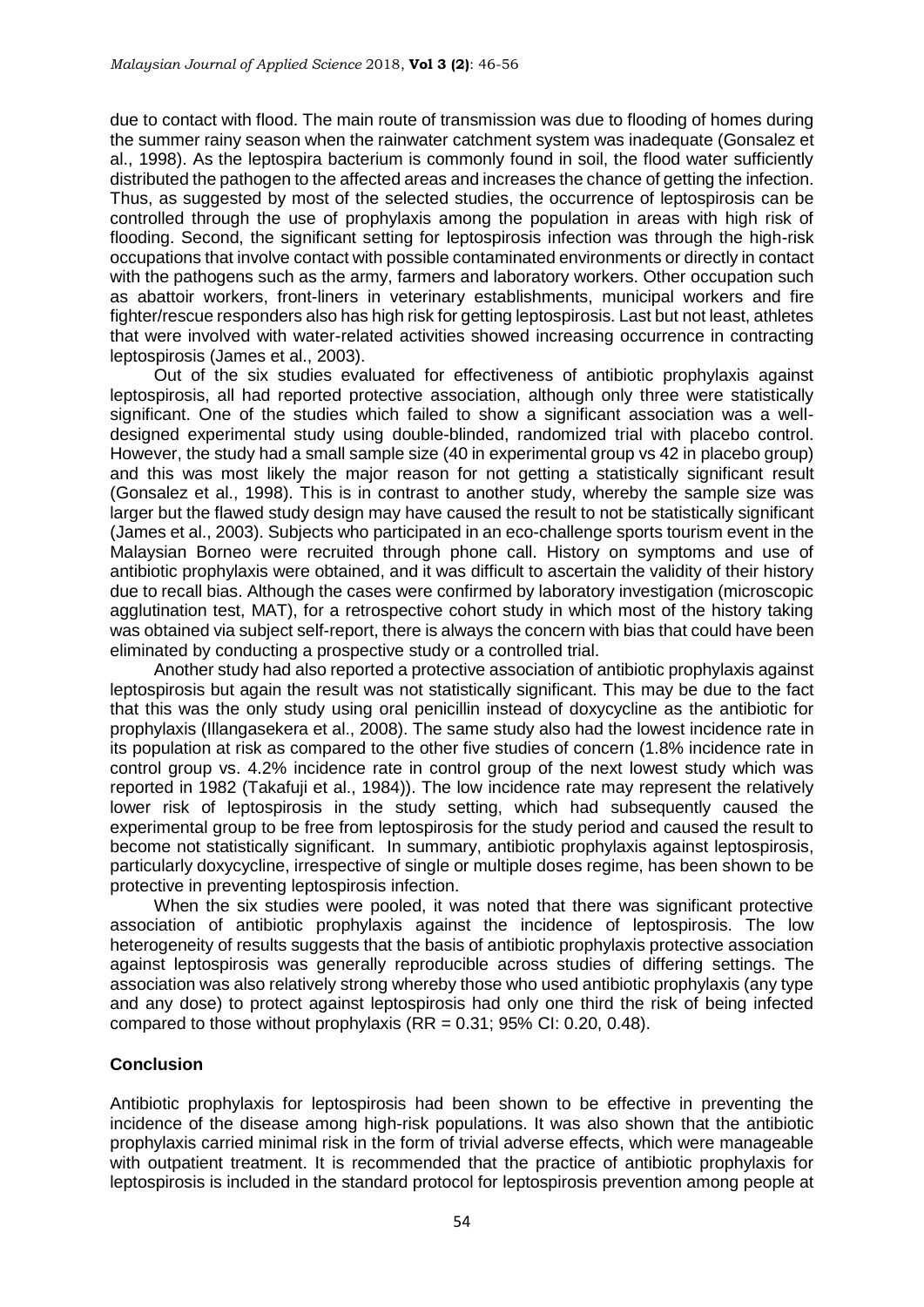high-risk, and pre-exposure prophylaxis should always be considered. Guidelines for disaster response team, which usually include fire fighters, health care workers and other governmental or non-governmental personnel, should include provision for recommendation of antibiotic prophylaxis prior to entry to leptospirosis-related settings, especially flood areas. The use of pre-exposure antibiotic prophylaxis against leptospirosis among patrons of water sports or ecosports tourism activities is also suggested. It is recommended to use oral doxycycline as the choice of prophylaxis, either as a single 200 mg dose or weekly dose of 200 mg for the duration of exposure, based on the setting, duration of event and resources available. Other types of antibiotics are not recommended as evidence from systematic review is still lacking.

#### **Declaration of Interest**

The authors declare no conflicting interests whatsoever. This study was self-funded and has received no financial support from any third-party organization.

#### **References**

- <span id="page-9-2"></span>Benacer, D., Thong, K. L., Min, N. C., Bin Verasahib, K., Galloway, R. L., Hartskeerl, R. A., Mohd Zain, S. N. (2016). Epidemiology of human leptospirosis in Malaysia, 2004-2012. *Acta Trop, 157*, 162- 168. doi: 10.1016/j.actatropica.2016.01.031
- <span id="page-9-5"></span>Chusri, S., McNeil, E. B., Hortiwakul, T., Charernmak, B., Sritrairatchai, S., Santimaleeworagun, W., Jarman, R. G. (2014). Single dosage of doxycycline for prophylaxis against leptospiral infection and leptospirosis during urban flooding in southern Thailand: a non-randomized controlled trial. *J Infect Chemother, 20*(11), 709-715. doi: 10.1016/j.jiac.2014.07.016
- <span id="page-9-1"></span>Costa, F., Hagan, J. E., Calcagno, J., Kane, M., Torgerson, P., Martinez-Silveira, M. S., Ko, A. I. (2015). Global Morbidity and Mortality of Leptospirosis: A Systematic Review. *PLoS Negl Trop Dis, 9*(9), e0003898. doi: 10.1371/journal.pntd.0003898
- <span id="page-9-4"></span>Desai, K. T., Patel, F., Patel, P. B., Nayak, S., Patel, N. B., & Bansal, R. K. (2016). A case-control study of epidemiological factors associated with leptospirosis in South Gujarat region. *Journal Postgrad Med, 62*(4), 223-227. doi: 10.4103/0022-3859.188551
- <span id="page-9-8"></span>Gilks, C. F., Lambert, H. P., Broughton, E. S., & Baker, C. C. (1988). Failure of penicillin prophylaxis in laboratory acquired leptospirosis. *Postgrad Med J, 64*(749), 236-238.
- <span id="page-9-7"></span>Gonsalez, C. R., Casseb, J., Monteiro, F. G., Paula-Neto, J. B., Fernandez, R. B., Silva, M. V., Tavares, L. C. (1998). Use of doxycycline for leptospirosis after high-risk exposure in Sao Paulo, Brazil. *Rev Inst Med Trop Sao Paulo, 40*(1), 59-61.
- <span id="page-9-0"></span>Guerra, M. A. (2013). Leptospirosis: public health perspectives. *Biologicals, 41*(5), 295-297. doi: 10.1016/j.biologicals.2013.06.010
- <span id="page-9-6"></span>Illangasekera, V. L., Kularatne, S. A., Kumarasiri, P. V., Pussepitiya, D., & Premaratne, M. D. (2008). Is oral penicillin an effective chemoprophylaxis against leptospirosis? A placebo controlled field study in the Kandy District, Sri Lanka. *Southeast Asian Journal Trop Med Public Health, 39*(5), 882-884.
- <span id="page-9-3"></span>James, S., Elizabeth, B., Kevin, L. W., Julie, B., Mary, B., Sandra, B., Nancy, R. (2003). Leptospirosis in "Eco-Challenge" Athletes, Malaysian Borneo, 2000. *Emerging Infectious Disease journal, 9*(6), 702. doi: 10.3201/eid0906.020751